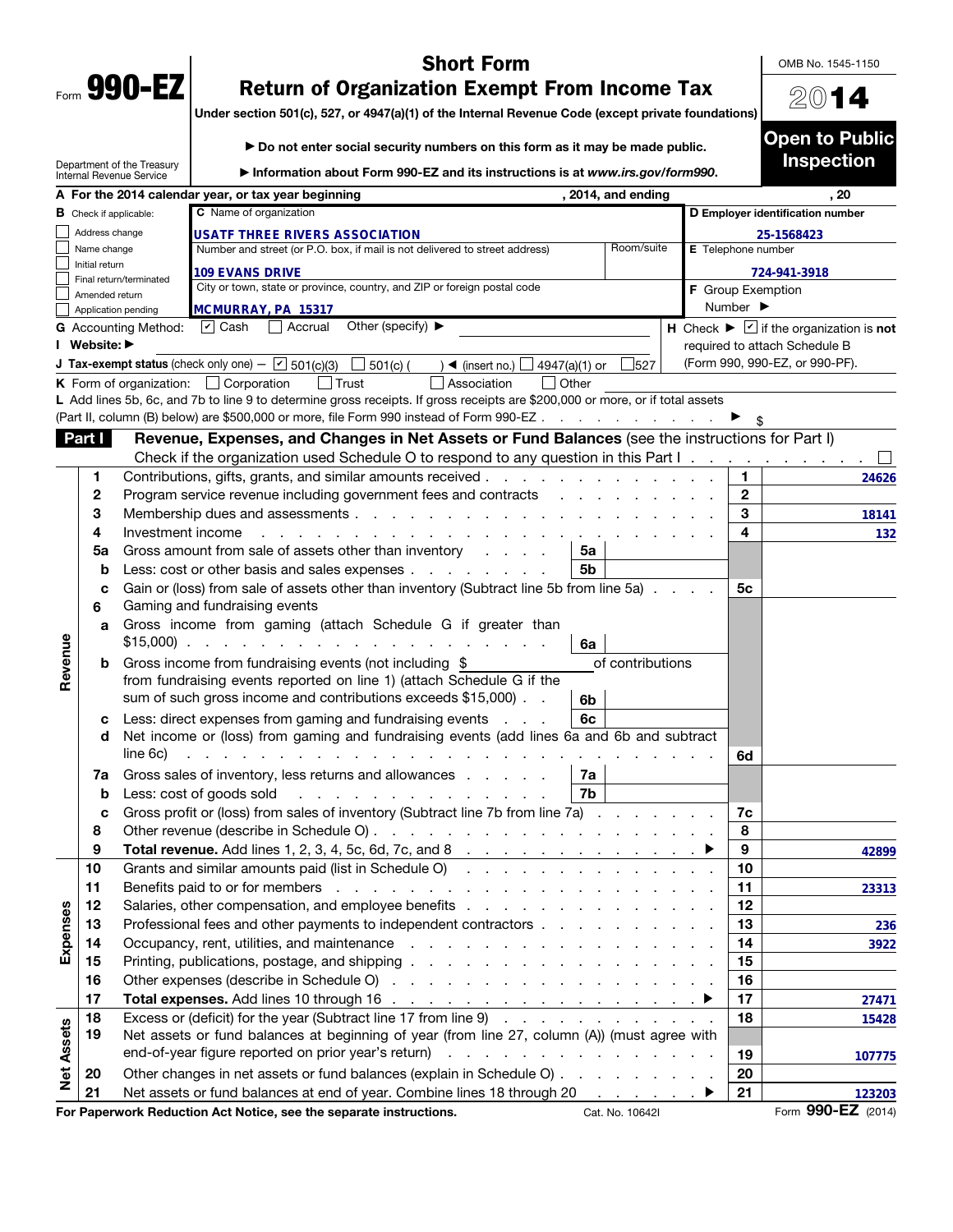|    | Form 990-EZ (2014)                                                                                                                                  |                                                                                     |                                       |                                                                         |            | Page 2                                                 |
|----|-----------------------------------------------------------------------------------------------------------------------------------------------------|-------------------------------------------------------------------------------------|---------------------------------------|-------------------------------------------------------------------------|------------|--------------------------------------------------------|
|    | <b>Balance Sheets</b> (see the instructions for Part II)<br>Part II                                                                                 |                                                                                     |                                       |                                                                         |            |                                                        |
|    | Check if the organization used Schedule O to respond to any question in this Part II                                                                |                                                                                     |                                       |                                                                         |            |                                                        |
|    |                                                                                                                                                     |                                                                                     |                                       | (A) Beginning of year                                                   |            | (B) End of year                                        |
| 22 | Cash, savings, and investments                                                                                                                      |                                                                                     |                                       | 107775 22                                                               |            | 123203                                                 |
| 23 | Land and buildings                                                                                                                                  |                                                                                     |                                       |                                                                         | 23         |                                                        |
| 24 | Other assets (describe in Schedule O)                                                                                                               |                                                                                     |                                       |                                                                         | 24         |                                                        |
| 25 | Total assets                                                                                                                                        |                                                                                     |                                       | 107775 25                                                               |            | 123203                                                 |
| 26 | Total liabilities (describe in Schedule O)                                                                                                          |                                                                                     |                                       |                                                                         | 26         |                                                        |
| 27 | Net assets or fund balances (line 27 of column (B) must agree with line 21)                                                                         |                                                                                     | $\mathcal{A}=\mathcal{A}$ .           | 107775 27                                                               |            | 123203                                                 |
|    | Part III<br>Statement of Program Service Accomplishments (see the instructions for Part III)                                                        |                                                                                     |                                       |                                                                         |            |                                                        |
|    | Check if the organization used Schedule O to respond to any question in this Part III                                                               |                                                                                     |                                       | . . L                                                                   |            | <b>Expenses</b>                                        |
|    | What is the organization's primary exempt purpose?                                                                                                  |                                                                                     |                                       |                                                                         |            | (Required for section                                  |
|    | Describe the organization's program service accomplishments for each of its three largest program services,                                         |                                                                                     |                                       |                                                                         |            | 501(c)(3) and 501(c)(4)<br>organizations; optional for |
|    | as measured by expenses. In a clear and concise manner, describe the services provided, the number of                                               |                                                                                     |                                       |                                                                         | others.)   |                                                        |
|    | persons benefited, and other relevant information for each program title.                                                                           |                                                                                     |                                       |                                                                         |            |                                                        |
| 28 |                                                                                                                                                     |                                                                                     |                                       |                                                                         |            |                                                        |
|    |                                                                                                                                                     |                                                                                     |                                       |                                                                         |            |                                                        |
|    |                                                                                                                                                     |                                                                                     |                                       |                                                                         |            |                                                        |
|    | (Grants \$                                                                                                                                          | ) If this amount includes foreign grants, check here $\ldots$ $\blacktriangleright$ |                                       |                                                                         | <b>28a</b> |                                                        |
| 29 |                                                                                                                                                     |                                                                                     |                                       |                                                                         |            |                                                        |
|    |                                                                                                                                                     |                                                                                     |                                       |                                                                         |            |                                                        |
|    |                                                                                                                                                     |                                                                                     |                                       |                                                                         |            |                                                        |
|    | (Grants \$                                                                                                                                          | ) If this amount includes foreign grants, check here                                |                                       |                                                                         | <b>29a</b> |                                                        |
| 30 |                                                                                                                                                     |                                                                                     |                                       |                                                                         |            |                                                        |
|    |                                                                                                                                                     |                                                                                     |                                       |                                                                         |            |                                                        |
|    |                                                                                                                                                     |                                                                                     |                                       |                                                                         |            |                                                        |
|    | (Grants $$$                                                                                                                                         | ) If this amount includes foreign grants, check here                                |                                       |                                                                         | 30a        |                                                        |
|    |                                                                                                                                                     |                                                                                     |                                       |                                                                         |            |                                                        |
|    | (Grants \$                                                                                                                                          | ) If this amount includes foreign grants, check here                                |                                       |                                                                         | 31a        |                                                        |
|    | 32 Total program service expenses (add lines 28a through 31a)                                                                                       |                                                                                     |                                       |                                                                         | 32         |                                                        |
|    | List of Officers, Directors, Trustees, and Key Employees (list each one even if not compensated—see the instructions for Part IV)<br><b>Part IV</b> |                                                                                     |                                       |                                                                         |            |                                                        |
|    | Check if the organization used Schedule O to respond to any question in this Part IV                                                                |                                                                                     |                                       |                                                                         |            | the company of the company of                          |
|    |                                                                                                                                                     | (b) Average                                                                         | (c) Reportable                        | (d) Health benefits,                                                    |            |                                                        |
|    | (a) Name and title                                                                                                                                  | hours per week                                                                      | compensation<br>(Forms W-2/1099-MISC) | contributions to employee (e) Estimated amount of<br>benefit plans, and |            | other compensation                                     |
|    |                                                                                                                                                     | devoted to position                                                                 | (if not paid, enter -0-)              | deferred compensation                                                   |            |                                                        |
|    |                                                                                                                                                     |                                                                                     |                                       |                                                                         |            |                                                        |
|    |                                                                                                                                                     |                                                                                     |                                       |                                                                         |            |                                                        |
|    |                                                                                                                                                     |                                                                                     |                                       |                                                                         |            |                                                        |
|    |                                                                                                                                                     |                                                                                     |                                       |                                                                         |            |                                                        |
|    |                                                                                                                                                     |                                                                                     |                                       |                                                                         |            |                                                        |
|    |                                                                                                                                                     |                                                                                     |                                       |                                                                         |            |                                                        |
|    |                                                                                                                                                     |                                                                                     |                                       |                                                                         |            |                                                        |
|    |                                                                                                                                                     |                                                                                     |                                       |                                                                         |            |                                                        |
|    |                                                                                                                                                     |                                                                                     |                                       |                                                                         |            |                                                        |
|    |                                                                                                                                                     |                                                                                     |                                       |                                                                         |            |                                                        |
|    |                                                                                                                                                     |                                                                                     |                                       |                                                                         |            |                                                        |
|    |                                                                                                                                                     |                                                                                     |                                       |                                                                         |            |                                                        |
|    |                                                                                                                                                     |                                                                                     |                                       |                                                                         |            |                                                        |
|    |                                                                                                                                                     |                                                                                     |                                       |                                                                         |            |                                                        |
|    |                                                                                                                                                     |                                                                                     |                                       |                                                                         |            |                                                        |
|    |                                                                                                                                                     |                                                                                     |                                       |                                                                         |            |                                                        |
|    |                                                                                                                                                     |                                                                                     |                                       |                                                                         |            |                                                        |
|    |                                                                                                                                                     |                                                                                     |                                       |                                                                         |            |                                                        |
|    |                                                                                                                                                     |                                                                                     |                                       |                                                                         |            |                                                        |
|    |                                                                                                                                                     |                                                                                     |                                       |                                                                         |            |                                                        |
|    |                                                                                                                                                     |                                                                                     |                                       |                                                                         |            |                                                        |
|    |                                                                                                                                                     |                                                                                     |                                       |                                                                         |            |                                                        |
|    |                                                                                                                                                     |                                                                                     |                                       |                                                                         |            |                                                        |
|    |                                                                                                                                                     |                                                                                     |                                       |                                                                         |            |                                                        |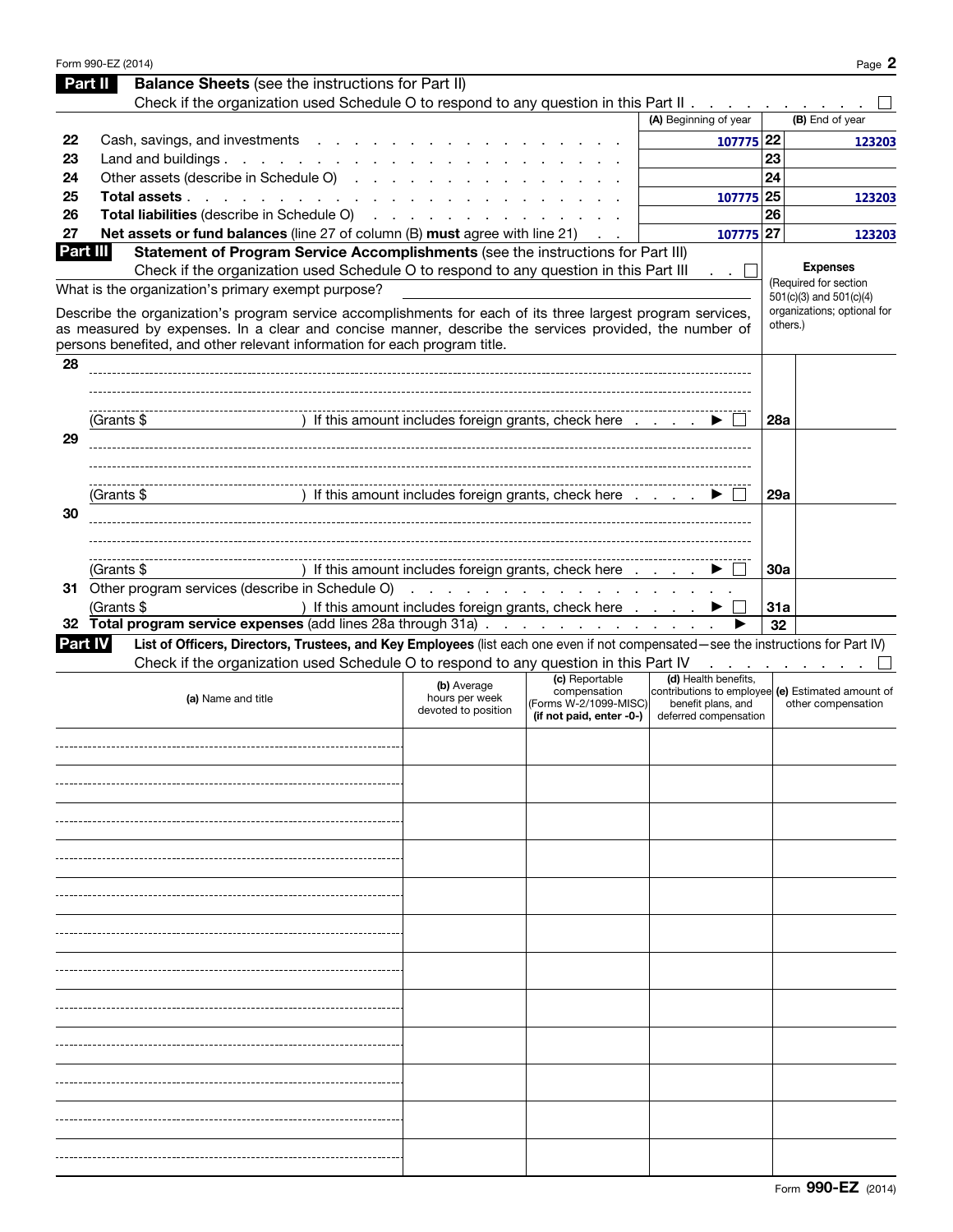|                          | Form 990-EZ (2014)                                                                                                                                                                                                                                                                                                                                                                                                                                                                                                       |                        |            | Page 3  |
|--------------------------|--------------------------------------------------------------------------------------------------------------------------------------------------------------------------------------------------------------------------------------------------------------------------------------------------------------------------------------------------------------------------------------------------------------------------------------------------------------------------------------------------------------------------|------------------------|------------|---------|
| <b>Part V</b>            | Other Information (Note the Schedule A and personal benefit contract statement requirements in the<br>instructions for Part V) Check if the organization used Schedule O to respond to any question in this Part V                                                                                                                                                                                                                                                                                                       |                        |            |         |
| 33                       | Did the organization engage in any significant activity not previously reported to the IRS? If "Yes," provide a                                                                                                                                                                                                                                                                                                                                                                                                          | 33                     | Yes        | No<br>V |
| 34                       | Were any significant changes made to the organizing or governing documents? If "Yes," attach a conformed<br>copy of the amended documents if they reflect a change to the organization's name. Otherwise, explain the<br>change on Schedule O (see instructions)                                                                                                                                                                                                                                                         | 34                     |            | V       |
| 35a                      | Did the organization have unrelated business gross income of \$1,000 or more during the year from business<br>activities (such as those reported on lines 2, 6a, and 7a, among others)?                                                                                                                                                                                                                                                                                                                                  | 35a                    |            | V       |
| b<br>C                   | If "Yes," to line 35a, has the organization filed a Form 990-T for the year? If "No," provide an explanation in Schedule O<br>Was the organization a section 501(c)(4), 501(c)(5), or 501(c)(6) organization subject to section 6033(e) notice,<br>reporting, and proxy tax requirements during the year? If "Yes," complete Schedule C, Part III                                                                                                                                                                        | 35b<br>35 <sub>c</sub> |            |         |
| 36                       | Did the organization undergo a liquidation, dissolution, termination, or significant disposition of net assets<br>during the year? If "Yes," complete applicable parts of Schedule N<br>and a strain and a strain and                                                                                                                                                                                                                                                                                                    | 36                     |            | V       |
| 37a<br>b                 | Enter amount of political expenditures, direct or indirect, as described in the instructions $\blacktriangleright$   37a  <br>Did the organization file Form 1120-POL for this year?                                                                                                                                                                                                                                                                                                                                     | 37 <sub>b</sub>        |            | V       |
| 38a                      | Did the organization borrow from, or make any loans to, any officer, director, trustee, or key employee or were<br>any such loans made in a prior year and still outstanding at the end of the tax year covered by this return?                                                                                                                                                                                                                                                                                          | 38a                    |            | V       |
| b<br>39<br>а<br>b<br>40a | If "Yes," complete Schedule L, Part II and enter the total amount involved<br>38 <sub>b</sub><br>Section 501(c)(7) organizations. Enter:<br>Initiation fees and capital contributions included on line 9<br>39a<br>Gross receipts, included on line 9, for public use of club facilities<br>39 <sub>b</sub><br>Section 501(c)(3) organizations. Enter amount of tax imposed on the organization during the year under:<br>section 4911 ▶<br>; section 4912 $\blacktriangleright$<br>; section 4955 $\blacktriangleright$ |                        |            |         |
| b                        | Section 501(c)(3), 501(c)(4), and 501(c)(29) organizations. Did the organization engage in any section 4958<br>excess benefit transaction during the year, or did it engage in an excess benefit transaction in a prior year<br>that has not been reported on any of its prior Forms 990 or 990-EZ? If "Yes," complete Schedule L, Part I                                                                                                                                                                                | 40 <sub>b</sub>        |            | V       |
| C<br>d                   | Section 501(c)(3), 501(c)(4), and 501(c)(29) organizations. Enter amount of tax imposed<br>on organization managers or disqualified persons during the year under sections 4912,<br>4955, and 4958.<br>the contract of the contract of the contract of the contract of the contract of the contract of the contract of<br>Section 501(c)(3), 501(c)(4), and 501(c)(29) organizations. Enter amount of tax on line                                                                                                        |                        |            |         |
| е                        | All organizations. At any time during the tax year, was the organization a party to a prohibited tax shelter                                                                                                                                                                                                                                                                                                                                                                                                             | 40e                    |            |         |
| 41                       | List the states with which a copy of this return is filed >                                                                                                                                                                                                                                                                                                                                                                                                                                                              |                        |            |         |
| 42a                      | Telephone no. ▶<br>Located at ▶ ASSOCIATION ADDRESS ABOVE<br>$ZIP + 4$                                                                                                                                                                                                                                                                                                                                                                                                                                                   | 724-491-3918           |            |         |
|                          |                                                                                                                                                                                                                                                                                                                                                                                                                                                                                                                          |                        | Yes        | No      |
|                          | a financial account in a foreign country (such as a bank account, securities account, or other financial account)?<br>If "Yes," enter the name of the foreign country: ▶                                                                                                                                                                                                                                                                                                                                                 | 42b                    |            | V       |
|                          | See the instructions for exceptions and filing requirements for FinCEN Form 114, Report of Foreign Bank and<br>Financial Accounts (FBAR).                                                                                                                                                                                                                                                                                                                                                                                |                        |            |         |
| c                        | At any time during the calendar year, did the organization maintain an office outside the U.S.?<br>If "Yes," enter the name of the foreign country: ▶                                                                                                                                                                                                                                                                                                                                                                    | 42c                    |            | V       |
| 43                       | Section 4947(a)(1) nonexempt charitable trusts filing Form 990-EZ in lieu of Form 1041-Check here<br>and enter the amount of tax-exempt interest received or accrued during the tax year $\ldots$<br>43                                                                                                                                                                                                                                                                                                                  |                        |            |         |
| 44а                      | Did the organization maintain any donor advised funds during the year? If "Yes," Form 990 must be                                                                                                                                                                                                                                                                                                                                                                                                                        | 44a                    | <b>Yes</b> | No<br>V |
| b                        | Did the organization operate one or more hospital facilities during the year? If "Yes," Form 990 must be<br>completed instead of Form 990-EZ<br>and a construction of the construction of the construction of the construction of the construction of the construction of the construction of the construction of the construction of the construction of the construction of                                                                                                                                            | 44b                    |            | V       |
| C<br>d                   | Did the organization receive any payments for indoor tanning services during the year?<br>If "Yes" to line 44c, has the organization filed a Form 720 to report these payments? If "No," provide an<br>explanation in Schedule O                                                                                                                                                                                                                                                                                         | 44c<br>44d             |            | V       |
| 45а                      | Did the organization have a controlled entity within the meaning of section 512(b)(13)?                                                                                                                                                                                                                                                                                                                                                                                                                                  | 45a                    |            | V       |
| b                        | Did the organization receive any payment from or engage in any transaction with a controlled entity within the<br>meaning of section 512(b)(13)? If "Yes," Form 990 and Schedule R may need to be completed instead of<br>Form 990-EZ (see instructions) $\ldots$ $\ldots$ $\ldots$ $\ldots$ $\ldots$ $\ldots$ $\ldots$ $\ldots$ $\ldots$ $\ldots$ $\ldots$                                                                                                                                                              | 45b                    |            |         |

Form 990-EZ (2014)